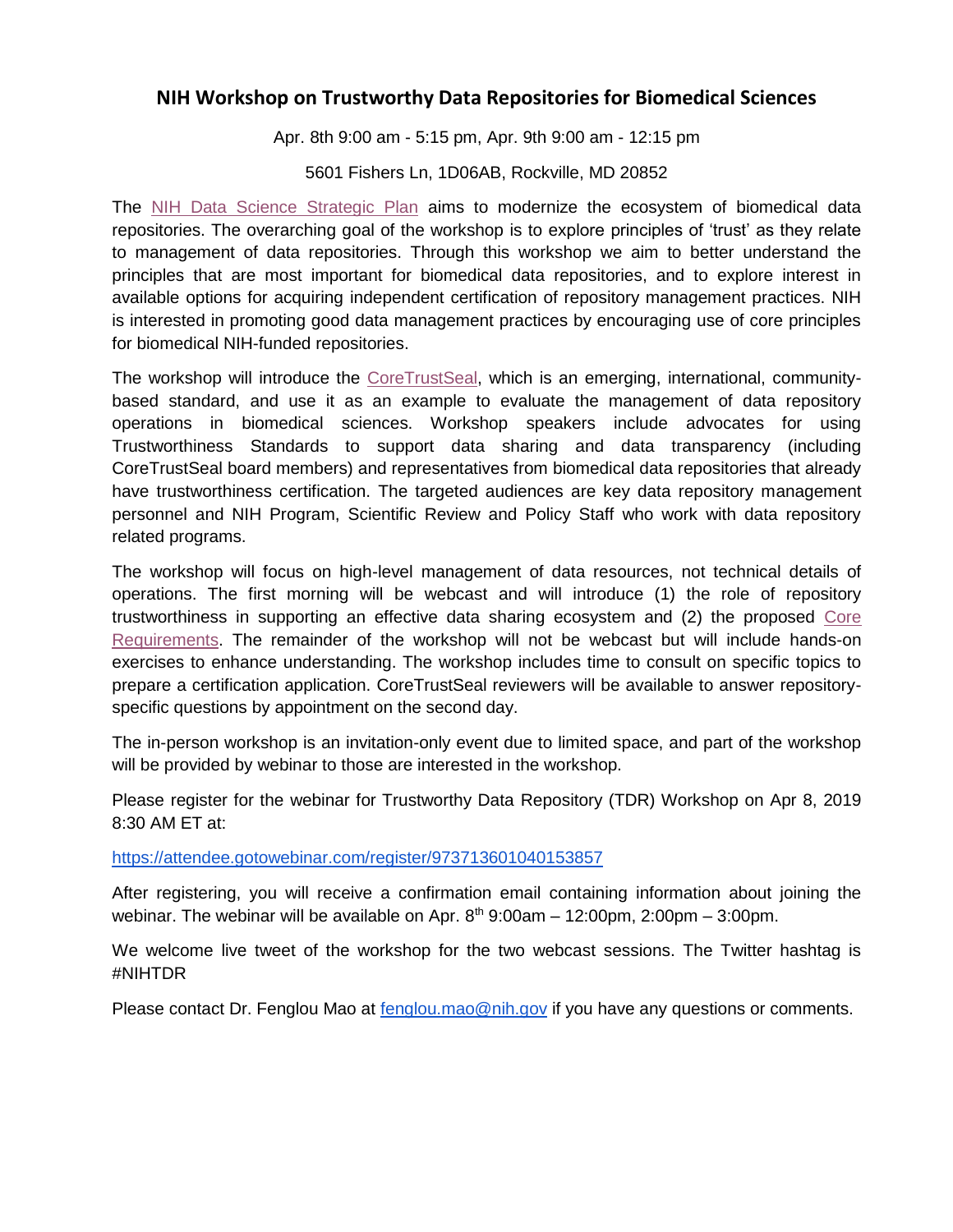# **Agenda**

The workshop sessions between 9:00am – 12:00pm, 2:00pm – 3:00pm on April 8, 2019 will be Webcast a[t](https://attendee.gotowebinar.com/register/973713601040153857) <https://attendee.gotowebinar.com/register/973713601040153857>

# April 8, 2019

# Session 1 - TRUST Concepts and Standards (webcast) Chair: Dawei Lin (NIH/NIAID)

- **09:00-09:30** Opening Remarks, *Dawei Lin (NIAID) & Susan Gregurick (NIH/OD)*
- **09:30-10:00** Perspectives on Data Preservation, *Jonathan Crabtree (UNC Chapel Hill)*

**10:00-10:30** International Standards for Trustworthy Data Repositories, *Robert Downs (Columbia Univ)*

- **10:30-11:00 Break**
- **11:00-12:00** Introduction of CoreTrustSeal (CTS), *Ingrid Dillo (DANS)*
- **12:00-13:00** Breakout groups on reviews Trustworthiness requirements (no webcast)
- **13:00-14:00 Lunch NIAID Cafeteria**

# Session 2 - TRUST Examples (webcast)

#### Chair: Kim Pruitt (NIH/NLM)

- **14:00-14:30** ICPSR A certified Social Science Repository by other standards, *Jared Lyle*
- **14:30-15:00** PDB A certified Biomedical Data Repository by CTS standards, *John Westbrook*
- **15:00-15:20 Break**

# Session 3 - TRUST Challenges and Opportunities (no webcast)

Facilitators: Jonathan Crabtree, Robert Downs, Ingrid Dillo, Dawei Lin

- **15:20-16:30** Break out groups on applying requirements to Biomedical Repositories
- **16:30-17:10** Break out groups reports
- **17:10-17:15** Evaluation and close day 1

# April 9, 2019

# Session 4 - TRUST Community (no webcast) Facilitators: John Westbrook (PDB) and Ingrid Dillo (DANS)

**09:00-10:30** Hands-on session: applying requirements to Biomedical Repositories. What are the challenges and how can you help yourselves by helping each other?

**10:30-11:00** Examples of collaborations from different disciplines around the world. *Ingrid Dillo on RDA, Robert Downs on Geoscience, Jonathan Crabtree and Jared Lyle on the Data Preservation Alliance for the Social Sciences (Data-PASS)*

**11:00-12:00** Networking session - Forming a trust community

**12:00-12:15** Evaluation and workshop close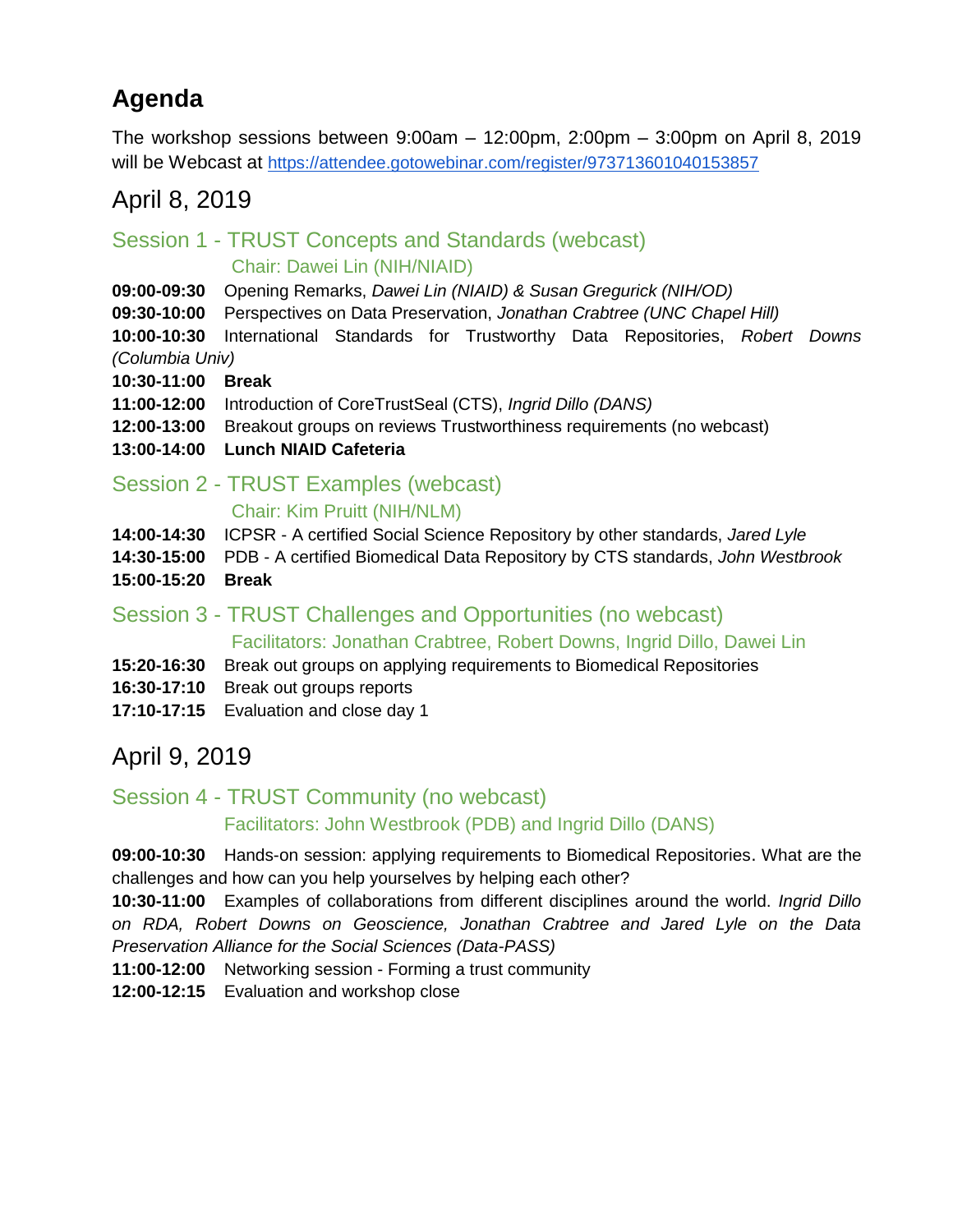# Speaker Biographies

# [Dr. Susan K. Gregurick](https://www.nigms.nih.gov/about/Pages/gregurick2.aspx)

Dr. Susan K. Gregurick is the Division Director for Biophysics, Biomedical Technology, and Computational Biosciences (BBCB) in NIH's National Institute of General Medical Sciences (NIGMS). Her mission in BBCB is to advance research in computational biology, biophysics and data sciences, mathematical and biostatistical methods, and biomedical technologies in support of the NIGMS mission to increase understanding of life processes.

Dr. Gregurick also serves as the Senior Advisor to the Office of Data Science Strategy, a newly formed office within the Office of the Director at NIH.

Prior to joining the NIH, Susan was a program manager for the Department of Energy where she oversaw the development and implementation of the DOE Systems Biology Knowledgebase, which is a framework to integrate data, models, and simulations together for a better understanding of energy and environmental processes. During Susan's academic career she was a Professor of Computational Biology at the University of Maryland, Baltimore County and her research interests include dynamics of large biological macromolecules. Susan holds a Ph.D. in Computational Chemistry and her areas of expertise are computational biology, high performance computing, neutron scattering and bioinformatics.

# Dr. Dawei Lin

Dr. Lin joined the Division of Allergy, Immunology and Transplantation at the National Institute of Allergy and Infectious Diseases (NIAID), NIH, as a Senior Advisor to the Director and Associate Director for Bioinformatics in February 2013. He is a member of NIH Big Data to Knowledge Initiative (bd2k.nih.gov) and Program Officer for the BD2K Data Discovery Index (DDI) program (bioCADDIE.org). Prior to joining NIH, Lin was the founding Director of the Bioinformatics Core at the University of California Davis Genome Center; and before that, he led a Bioinformatics group at the Southeast Collaboratory for Structural Genomics (SECSG) at University of Georgia. Lin also spent time at the Brookhaven National Laboratory in New York, where he played a key role in the modernization and operation of the Protein Data Bank (PDB). Lin received his Ph.D. in Physical Chemistry with an emphasis on Computational Biology at Peking University, Beijing, China in 1996. Lin is widely recognized for his contributions to various "Big Data" initiatives and for his expertise in complex data analysis, bioinformatics, and high performance computational infrastructure. He is the elected Board Member of CoreTrustSeal. In addition to his work at NIH, he teaches at conferences on Next Generation Sequencing Technology and maintains a twitter handle Twitter (@igenomics).

# Dr. Ingrid Dillo

Dr. Ingrid Dillo is Deputy Director at DANS (Data Archiving and Networked Services) in the Netherlands. She holds a PhD in history and has worked in the field of policy development for the last 30 years, including as senior policy advisor at the Dutch Ministry of Education, Culture and Science and the National Library of the Netherlands (KB). Among her areas of expertise are research data management and the certification of digital repositories. Ingrid is Co Chair of the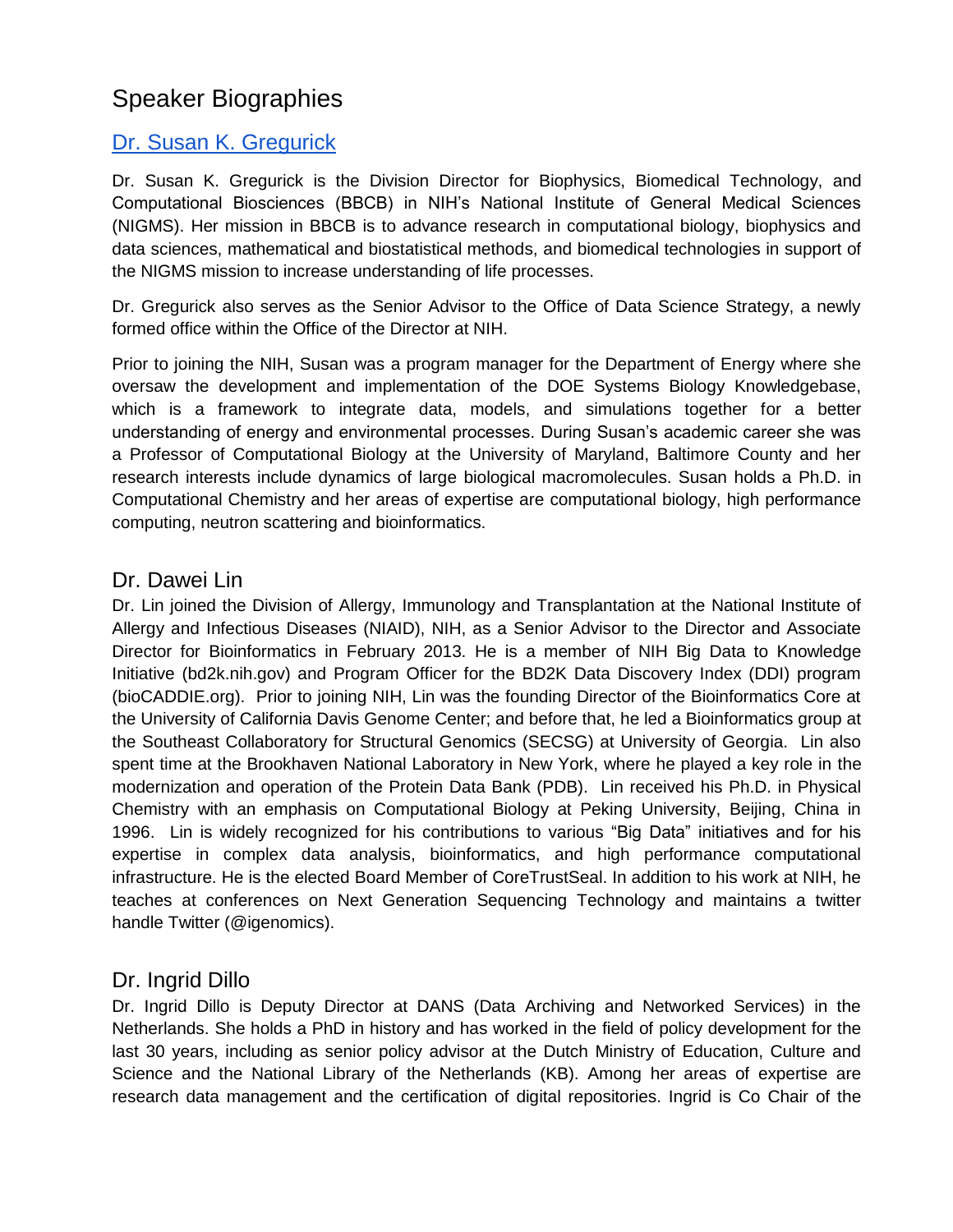Research Data Alliance (RDA) Council. She is also Treasurer of the Board of CoreTrustSeal (CTS) and Vice Chair of the Scientific Committee of the ISC/World Data System (WDS).

# Mr. Jonathan Crabtree

Dr. Jonathan Crabtree is the Director for Cyberinfrastructure at the Odum Institute for Research in Social Science at UNC Chapel Hill and helps lead the Global Dataverse Community Consortium (GDCC). The institute's social science data archive is one of the oldest and most extensive in the United States. As director, Crabtree completely revamped the institute's technology infrastructure and has positioned the institute to assume a leading national role in information archiving. He is president of the International Federation of Data Organizations (IFDO) and leads a development group supporting the use of Dataverse for data publication and verification workflows for journals.

Crabtree's experience in information science, information technology and networking as well as his engineering background bring a different perspective to his current role. Crabtree joined the institute over twenty-five years ago and is responsible for designing and maintaining the technology infrastructure that supports the institute's wide array of services. Before moving to the social science side of campus he was an information systems technologist for the University of North Carolina at Chapel Hill School of Medicine. His grounding in medical information technology adds to his education and training in electrical engineering, library and information science, digital preservation, computer science, economics, geographic information systems, hydrology and geomorphology. He is currently enrolled in the UNC School of Information and Library Science doctoral program with his research focuses on the auditing of trusted repositories.

# [Dr. Robert R. Downs](https://orcid.org/0000-0002-8595-5134)

Dr. Robert R. Downs serves as the senior digital archivist and acting head of cyberinfrastructure and informatics research and development at CIESIN, the Center for International Earth Science Information Network, a research and data center of the Earth Institute of Columbia University. He is the co-chair of the Columbia University Morningside Campus Institutional Review Board, an elected member of the CoreTrustSeal Standards and Certification Board, co-leader of the Group on Earth Observations System of Systems (GEOSS) Evolve Data Management Principles team, co-chair of the Research Data Alliance (RDA) Interest Group on Repository Platforms for Research Data, and co-chair of the RDA Data Versioning Working Group. He serves on the Governance Committee for the Earth Science Information Partners (ESIP) and on the Editorial Board of the CODATA Data Science Journal. He also serves on the Data Archive Interoperability (DAI) working group of the Consultative Committee for Space Data Systems (CCSDS), which is currently reviewing and revising ISO 14721:2012, the standard for the Open Archival Information System (OAIS) Reference Model, and ISO 16363, the standard for Audit and Certification of Trustworthy Digital Repositories. He also is a Senior Member of the Association for Computing Machinery (ACM) and a member of the American Geophysical Union (AGU) and the International Association for Social Science Information Services and Technology (IASSIST).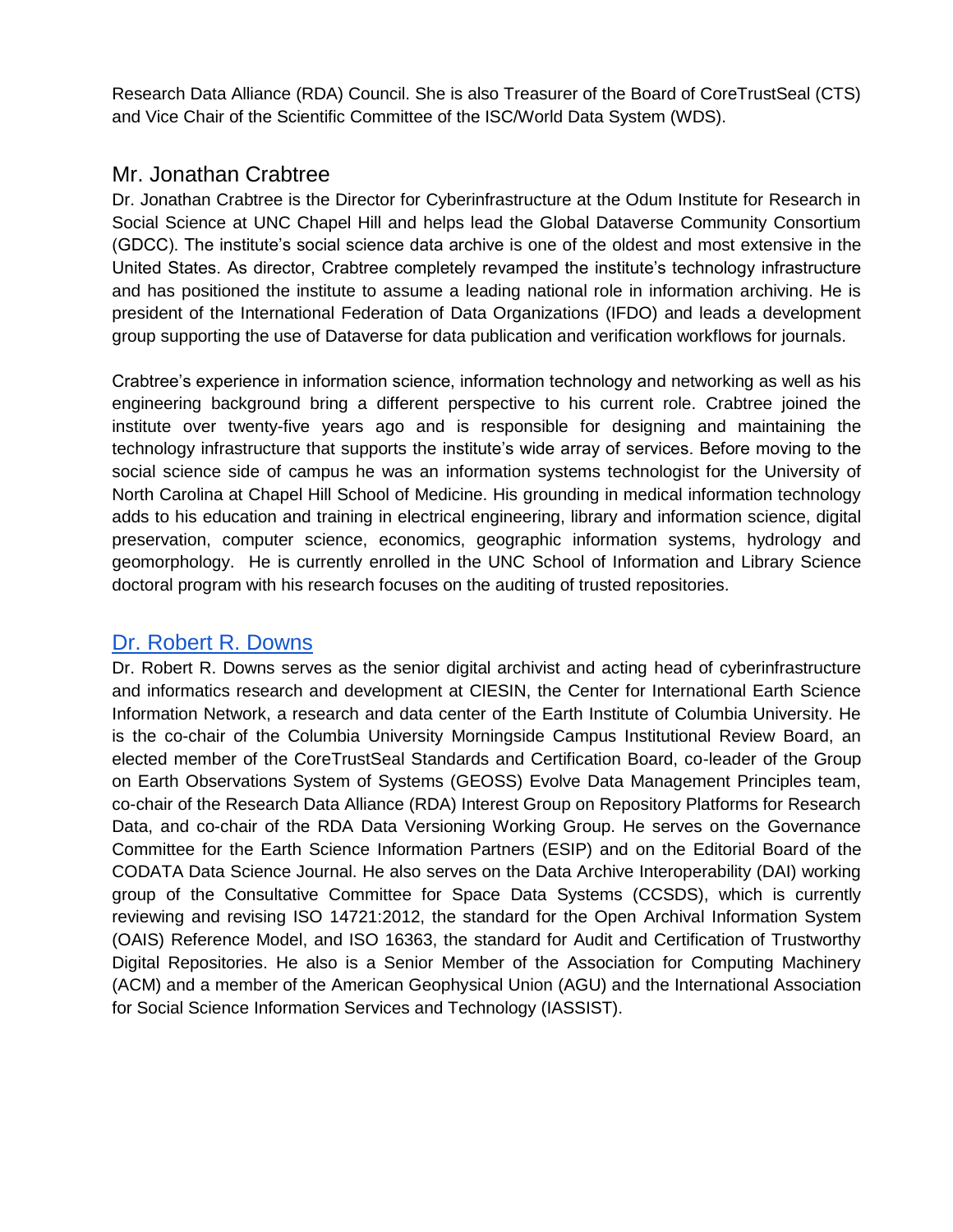# Dr. John Westbrook

John Westbrook is the lead data and software architect at the RCSB Protein Data Bank (www.rcsb.org). He is active in data standards activities in the field of structural biology including: the International Union of Crystallography (IUCr) Commission on the Maintenance of the CIF Data Standard (COMCIFS), the IUCr Commission on Data (COMMDAT), and the American Crystallographic Association (ACA) SIG on Best Practices for Data Analysis and Archiving (chair).

# [Mr. Jared Lyle](https://www.icpsr.umich.edu/icpsrweb/content/about/staff/lyle.html)

Jared Lyle is an Archivist at the Inter-university Consortium for Political and Social Research (ICPSR), where he directs the Metadata and Preservation Unit, which is responsible for Metadata, the Bibliography of Data-Related Literature, and Digital Preservation. He also serves as Director of the Data Documentation Initiative (DDI), an international metadata standard for describing survey and other social science data.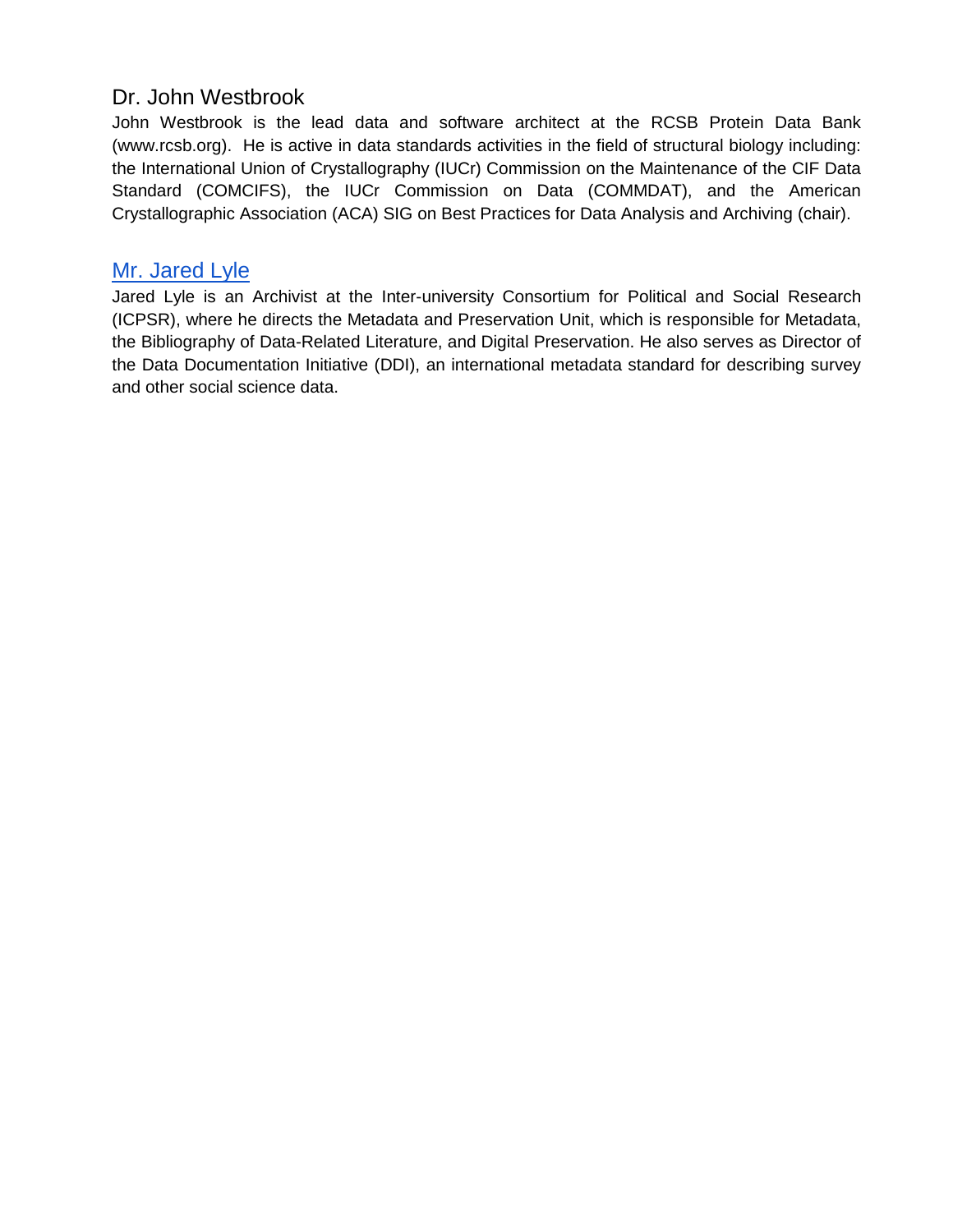# **Participating Repositories**

#### [PDB](https://www.rcsb.org/)

**Protein Data Bank (PDB)** was established as the 1st open access digital data resource in all of biology and medicine. It is today a leading global resource for experimental data central to scientific discovery. Through an internet information portal and downloadable data archive, the PDB provides access to 3D structure data for large biological molecules (proteins, DNA, and RNA). These are the molecules of life, found in all organisms on the planet. Knowing the 3D structure of a biological macromolecule is essential for understanding its role in human and animal health and disease, its function in plants and food and energy production, and its importance to other topics related to global prosperity and sustainability. RCSB PDB operates the US data center for the global PDB archive, and makes PDB data available at no charge to all data consumers without limitations on usage.

#### **Representative:** Mr. John Westbrook

John Westbrook is the lead data and software architect at the RCSB Protein Data Bank (www.rcsb.org). He is active in data standards activities in the field of structural biology including: the International Union of Crystallography (IUCr) Commission on the Maintenance of the CIF Data Standard (COMCIFS), the IUCr Commission on Data (COMMDAT), and the American Crystallographic Association (ACA) SIG on Best Practices for Data Analysis and Archiving (chair).

# **[ICPSR](https://www.icpsr.umich.edu/icpsrweb/)**

ICPSR advances and expands social and behavioral research, acting as a global leader in data stewardship and providing rich data resources and responsive educational opportunities for present and future generations. As an international consortium of more than 750 academic institutions and research organizations, **Inter-university Consortium for Political and Social Research** (ICPSR) provides leadership and training in data access, curation, and methods of analysis for the social science research community. ICPSR maintains a data archive of more than 250,000 files of research in the social and behavioral sciences. It hosts 21 specialized collections of data in education, aging, criminal justice, substance abuse, terrorism, and other fields. ICPSR collaborates with a number of funders, including U.S. statistical agencies and foundations, to create thematic data collections and data stewardship and research projects. ICPSR's educational activities include the Summer Program in Quantitative Methods of Social Research, a comprehensive curriculum of intensive courses in research design, statistics, data analysis, and social methodology. ICPSR also leads several initiatives that encourage use of data in teaching, particularly in undergraduate instruction. ICPSR-sponsored research focuses on the emerging challenges of digital curation and data science. ICPSR leads or takes part in many policy initiatives and grant-funded activities that result in publications that address issues related to data stewardship. ICPSR researchers also examine substantive issues related to our collections, with an emphasis on historical demography and the environment. ICPSR is a unit within the Institute for Social Research at the University of Michigan and maintains its office in Ann Arbor.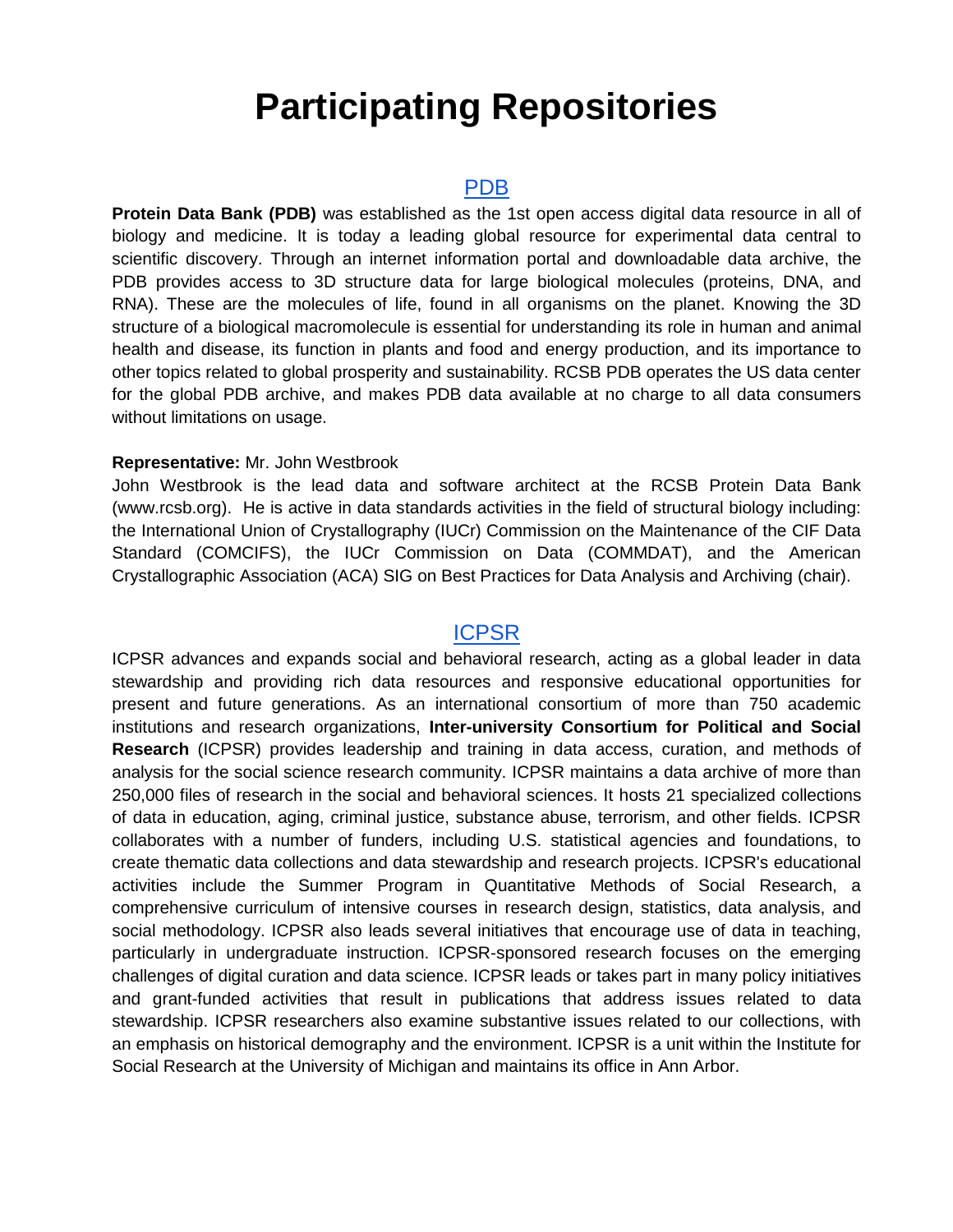#### **Representative:** Mr. Jared Lyle

Jared Lyle is an Archivist at the Inter-university Consortium for Political and Social Research (ICPSR), where he directs the Metadata and Preservation Unit, which is responsible for Metadata, the Bibliography of Data-Related Literature, and Digital Preservation. He also serves as Director of the Data Documentation Initiative (DDI), an international metadata standard for describing survey and other social science data.

# [LONI Image Data Archive](https://ida.loni.usc.edu/login.jsp)

**The Image & Data Archive (IDA)** provides tools and resources for de-identifying, integrating, searching, visualizing and sharing a diverse range of neuroscience data, helping facilitate collaborations between scientists worldwide. We are committed to the ideal of fostering open scientific inquiry within a context of reliable data stewardship. The IDA contains data collected for more than 80 studies focused on processes such as development, aging and the progression of specific diseases. Many studies have generous data sharing policies and support online access requests. The Featured Studies section above provides more details.

#### **Representative:** Dr. Arthur Toga

# **[TCIA](https://www.cancerimagingarchive.net/)**

**The Cancer Imaging Archive (TCIA)** is a service which de-identifies and hosts a large archive of medical images of cancer accessible for public download. TCIA Increases public availability of high quality cancer imaging datasets for research, supports NIH data sharing requirements for the cancer imaging community, enhances reproducibility in research, and creates a culture of open data sharing and collaboration among cancer imaging researchers. The data are organized as "Collections", typically patients related by a common disease (e.g. lung cancer), image modality (MRI, CT, etc) or research focus. DICOM is the primary file format used by TCIA for image storage. Supporting data related to the images such as patient outcomes, treatment details, genomics, pathology, and expert analyses are also provided when available.

#### **Representative:** Dr. John Freymann

Dr. John Freymann directs the Cancer Imaging Informatics Lab as part of the Frederick National Lab for Cancer Research support to the NCI Cancer Imaging Program. He leads efforts to enhance reproducibility in research and to create a culture of open data sharing and collaboration among cancer imaging researchers through The Cancer Imaging Archive and through support to NIH program activities such as the Quantitative Imaging Network (QIN), Informatics Technology in Cancer Research (ITCR), and CPTAC. He leads the imaging collection and analysis efforts for the Moonshot APOLLO project, and directs the accrual and hosting of imaging data generated from NCI supported clinical trials.

# [NIF/dkNet](https://dknet.org/)

**The NIDDK Information Network (dkNET)** serves the needs of basic and clinical investigators by providing seamless access to large pools of data and research resources relevant to the mission of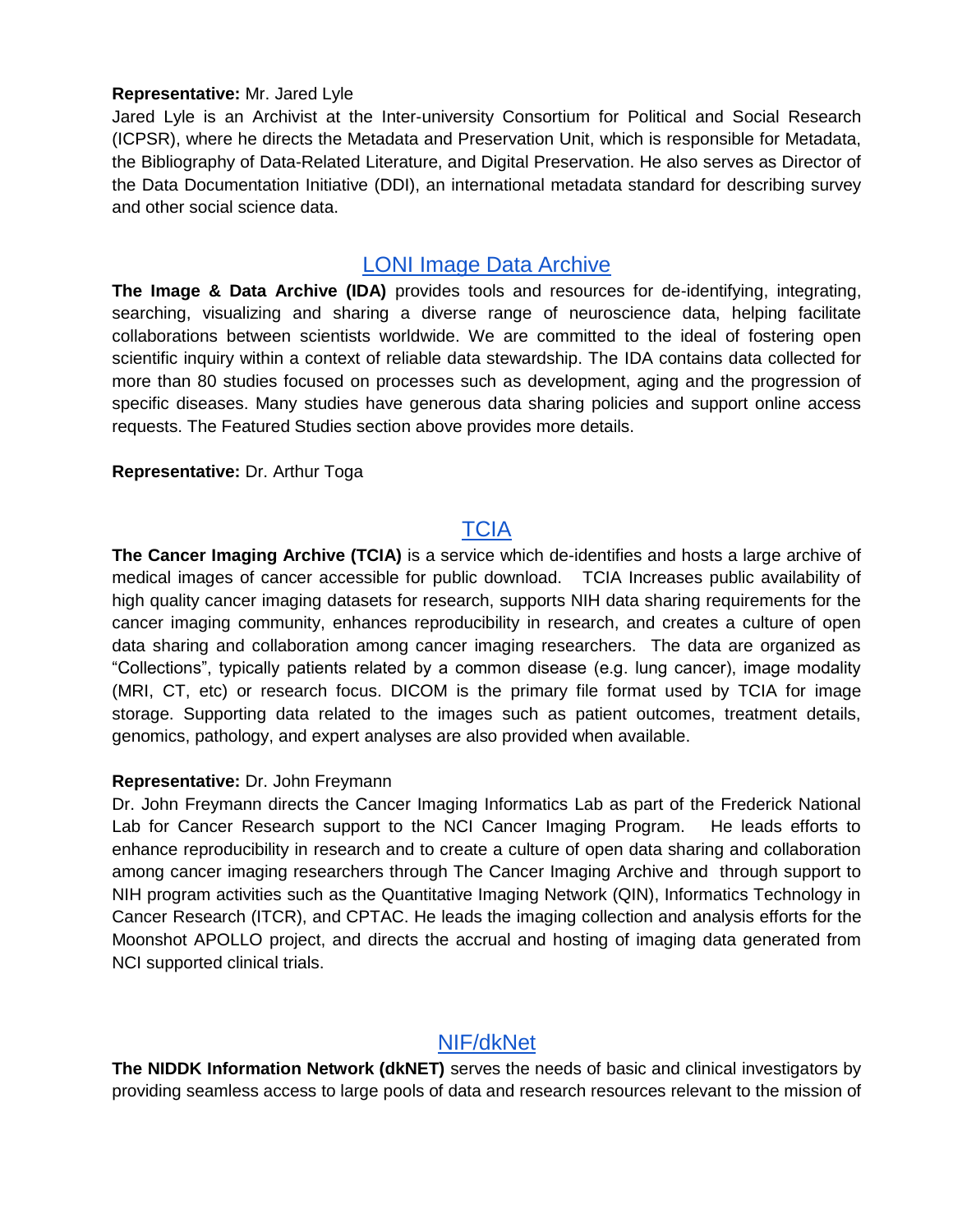The National Institute of Diabetes Digestive and Kidney Diseases (NIDDK). dkNET is hosted at University of California San Diego, and is supported by NIH NIDDK grant 2U24DK097771-06.

#### **Representative:** Dr. Maryann Martone

Dr. Maryann Martone received her BA from Wellesley College in Biological Psychology and Ancient Greek and her Ph. D. in Neuroscience from the University of California, San Diego. She is a professor Emerita at UCSD, but still maintains an active laboratory and currently serves as the Chair of the University of California Academic Senate Committee on Academic Computing and Communications. She started her career as a neuroanatomist, specializing in light and electron microscopy, but her main research for the past 15 years focused on informatics for neuroscience, i.e., neuroinformatics. She led the Neuroscience Information Framework (NIF), a national project to establish a uniform resource description framework for neuroscience, and the NIDDK Information Network (dknet), a portal for connecting researchers in digestive, kidney and metabolic disease to data, tools, and materials. She just completed 5 years as Editor-in-Chief of Brain and Behavior, an open access journal, and has just launched a new journal as Editor in Chief, NeuroCommons, with BMC. Dr. Martone is past President of FORCE11, an organization dedicated to advancing scholarly communication and e-scholarship. She completed two years as the chair of the Council on Training, Science and Infrastructure for the International Neuroinformatics Coordinating Facility and is now the chair of the Governing Board. Since retiring, she served as the Director of Biological Sciences for Hypothesis, a technology non-profit developing an open annotation layer for the web (2015-2018) and founded SciCrunch, a technology start up based on technologies developed by NIF and dkNET.

# [ImmPort](https://www.immport.org/home)

**ImmPort**, the Immunology Database and Analysis Portal, provides advanced information technology support in the archiving and exchange of scientific data for the diverse community of life science researchers support by the Division of Allergy, Immunology and Transplantation. ImmPort serves as a long-term, sustainable archive of research and clinical data. The core component of ImmPort is an extensive data warehouse containing experimental data and metadata describing the purpose of studies, methods of data generation and result files.

#### **Representative:** Ms. Elizabeth Thomson

Ms. Elizabeth Thomson is the Project Manager for the ImmPort Contract awarded by the National Institutes of Health, National Institute of Immunology and Infectious Diseases, Division of Allergy, Immunology and Transplantation to Northrop Grumman and have held this position since June 2017. Northrop Grumman has maintained the ImmPort contract, previously known as Bioinformatics Integration Support Contract (BISC) since it'd inception in 2004. The ImmPort Contract employs 12 staff members comprised of bioinformaticians, applications programmers, database architect/administrator, network administrator, test engineer as well as outreach personnel. The ImmPort team develops and maintains the ImmPort database, associated applications and analysis tools in support of the NIH mission to shared publicly funded data with the scientific community. ImmPort has shared 309 studies to date and has over 100 studies in the data sharing pipeline. n My career has been singularly focused on improving human health through research positions in industry targeting autoimmune disease as well as government contracting positions in clinical/research database development. Leadership positions held include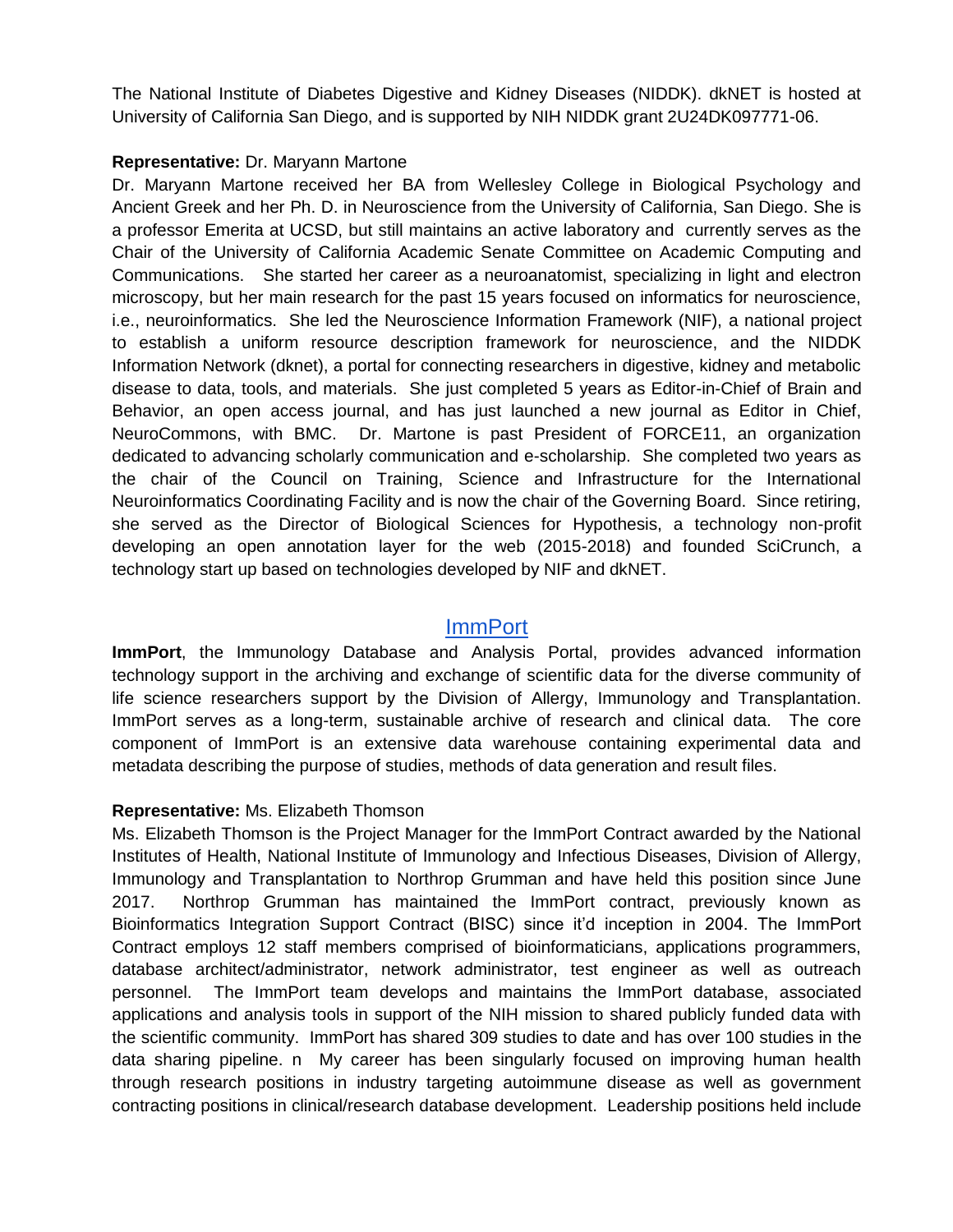management of a DNA synthesis core, coordinator of multiple NIH-funded working groups as well as management of the development of a suite of open source analysis tools.

# **[PhysioNet](https://physionet.org/)**

**PhysioNet** offers free web access to large collections of recorded physiologic signals [\(PhysioBank\)](https://physionet.org/physiobank/) and related open-source software [\(PhysioToolkit\)](https://physionet.org/physiotools/).

[PhysioNetWorks](https://physionet.org/users/) workspaces are available to members of the PhysioNet community for works in progress that will be made publicly available in PhysioBank and PhysioToolkit when complete.

**Representative**: Dr. Tom Pollard

# **[ZEBrA](http://www.zebrafinchatlas.org/)**

**The Zebra finch Expression Brain Atlas** (a.k.a. ZEBrA[;](http://www.zebrafinchatlas.org/) [www.zebrafinchatlas.org\)](http://www.zebrafinchatlas.org/) is a publically accessed *in situ* hybridization database that documents the constitutive brain-wide expression of >650 genes in the zebra finch (*Taeniopygia guttata*), a vocal learning songbird species. The database, hosted by Dreamhost, consists of >3,200 high resolution digital images (0.42um/pixel; ~3TB data) that can be browsed down to a cellular resolution. Images are also presented in alignment with an annotated histological brain atlas. ZEBrA is built on an extensive relational MySQL database that links gene expression patterns to pertinent information about gene function (based on the NCBI:Gene database), human diseases and communication disorders (based on the Online Mendelian Inheritance in Man - OMIM database), mouse phenotypes (based on the Mouse Genome Informatics – MGI database), and brain expression patterns in mouse (based on the Allen Mouse Brain Atlas – MBA). Still expanding, ZEBrA currently contains brain expression data for ~650 genes in adult male zebra finches, and includes genes covering a range of gene families and pathways of relevance for brain function, development, and behavior. All data were generated by a high-throughput non-radioactive protocol optimized for low background and high sensitivity (Carleton et al., 2014). The database does not currently hold ISO, CoreTrustSeal, or other trustworthiness certifications.

#### **Representative**: Peter V. Lovell

Dr. Peter V. Lovell is a Sr. Research Associate at OHSU with extensive experience studying the neurobiology of behavior in a wide-array organisms, including crayfish, rodents, and songbirds. As a grad student at Cornell University he trained under Dr. Carl Hopkins, studying the evolution of electric communication in fish, and later completed my dissertation with Dr. David McCobb, studying the long-term effects of stress on the electrophysiology of large conductance voltage- and calcium-dependent potassium channels. He joined the Mello lab as a post-doctoral research fellow to acquire techniques in molecular genetics and genomics, including PCR, cloning, gene expression analysis, and computational neurogenomics. As one of the founding members of the Songbird Neurogenomics Consortium (SoNG) he have been full committed to the development of modern neurogenomics resources for songbirds, and have participated in the implementation and application of many new technologies, including laser-capture microdissection, cDNA microarray analysis, as well as tools for studying novel genes and gene losses in avian genomes. He have extensive experience with both single and two probe in situ hybridization (ISH) and tract-tracing, and was singularly responsible for the developing the non-radioactive ISH method currently used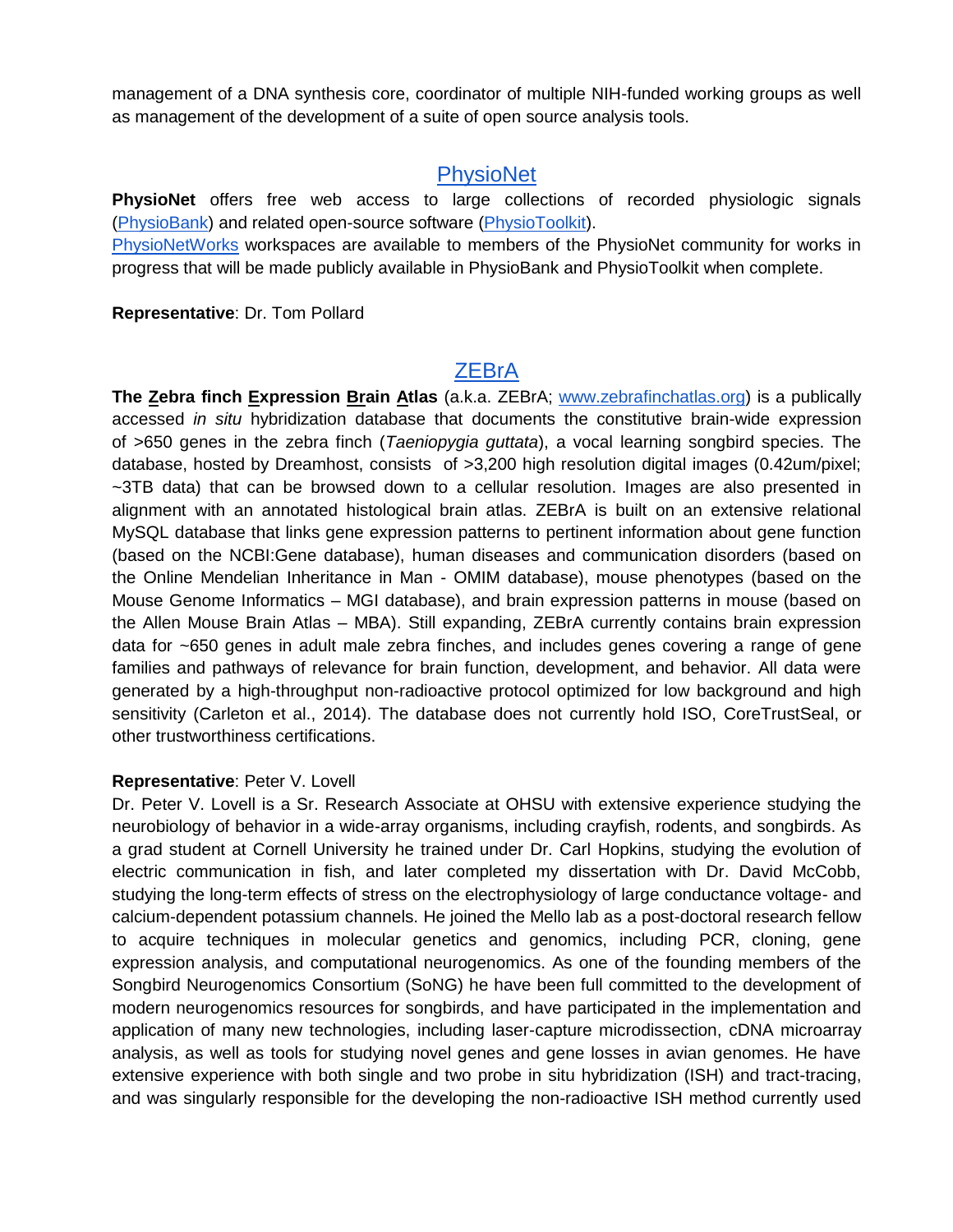by the Mello lab. He is the chief architect (and programmer) of ZEBrA (the Zebra finch Expression Brain Atlas[;](http://www.zebrafinchatlas.org/) [www.zebrafinchatlas.org\)](http://www.zebrafinchatlas.org/), an online public resource that makes available a large collection of in situ images, and includes online tools that allow users to relate the expression of genes to the organization of the songbird brain. This expertise aligns well with the primary goal of the present proposal, to complete an in-depth molecular analysis of >500 genes available on the ZEBrA website. In recent years, his efforts have been focused on understanding how comparative features of genomes (i.e. gains/loss in genes, regulatory elements) give rise to the anatomical, physiological, and molecular properties of brain circuits evolved for the acquisition and production of learned song in hummingbirds, zebra finches, and budgerigars. As the lead PI on a successful F32, he have demonstrated his ability to successfully develop and administer research projects that have resulted in peer-reviewed publications, and have showed that he is capable of managing timelines, budgets, and personnel.

# [TalkBank:](https://talkbank.org/) FluencyBank, AphasiaBank, CHILDES, PhonBank and **HomeBank**

The **TalkBank** system [\(http://talkbank.org\)](http://talkbank.org/) is the world's largest open-access integrated repository for spoken language data. It provides language corpora and resources to support researchers in psychology, linguistics, education, computer science, and the speech sciences. The National Institutes of Health (NIH) and the National Science Foundation (NSF) have provided support for the construction of five of the components of TalkBank:

1. AphasiaBank, at [https://aphasia.talkbank.org,](https://aphasia.talkbank.org/) for the study of language in aphasia in six languages;

2. CHILDES, at [https://childes.talkbank.org,](https://childes.talkbank.org/) for the study of child language development in 42 languages, from infancy to age 6;

3. FluencyBank, at [https://fluency.talkbank.org,](https://fluency.talkbank.org/) for the study of fluency and disfluency in stuttering, aphasia, second language learning, and normal processing;

4. HomeBank, at [https://homebank.talkbank.org,](https://homebank.talkbank.org/) for the application of automatic speech recognition technology to untranscribed daylong recordings in the home and elsewhere; and

5. PhonBank, at [https://phonbank.talkbank.org,](https://phonbank.talkbank.org/) for the analysis of children's phonological development in 18 languages.

The data in each of these banks involve multiple corpora that were contributed by individual researchers.

#### **Representative:** Dr. Brian MacWhinney

Brian MacWhinney is Teresa Heinz Professor of Psychology, Computational Linguistics, and Modern Languages at Carnegie Mellon University. He received his Ph.D. in psycholinguistics in 1974 from the University of California at Berkeley. With Elizabeth Bates, he developed a model of first and second language processing and acquisition based on competition between item-based patterns. In 1984, he and Catherine Snow co-founded the CHILDES (Child Language Data Exchange System) Project for the computational study of child language transcript data. This system has extended to 13 additional research areas such as aphasiology, second language learning, TBI, Conversation Analysis, developmental disfluency and others in the shape of the TalkBank Project. MacWhinney's recent work includes studies of online learning of second language vocabulary and grammar, situationally embedded second language learning, neural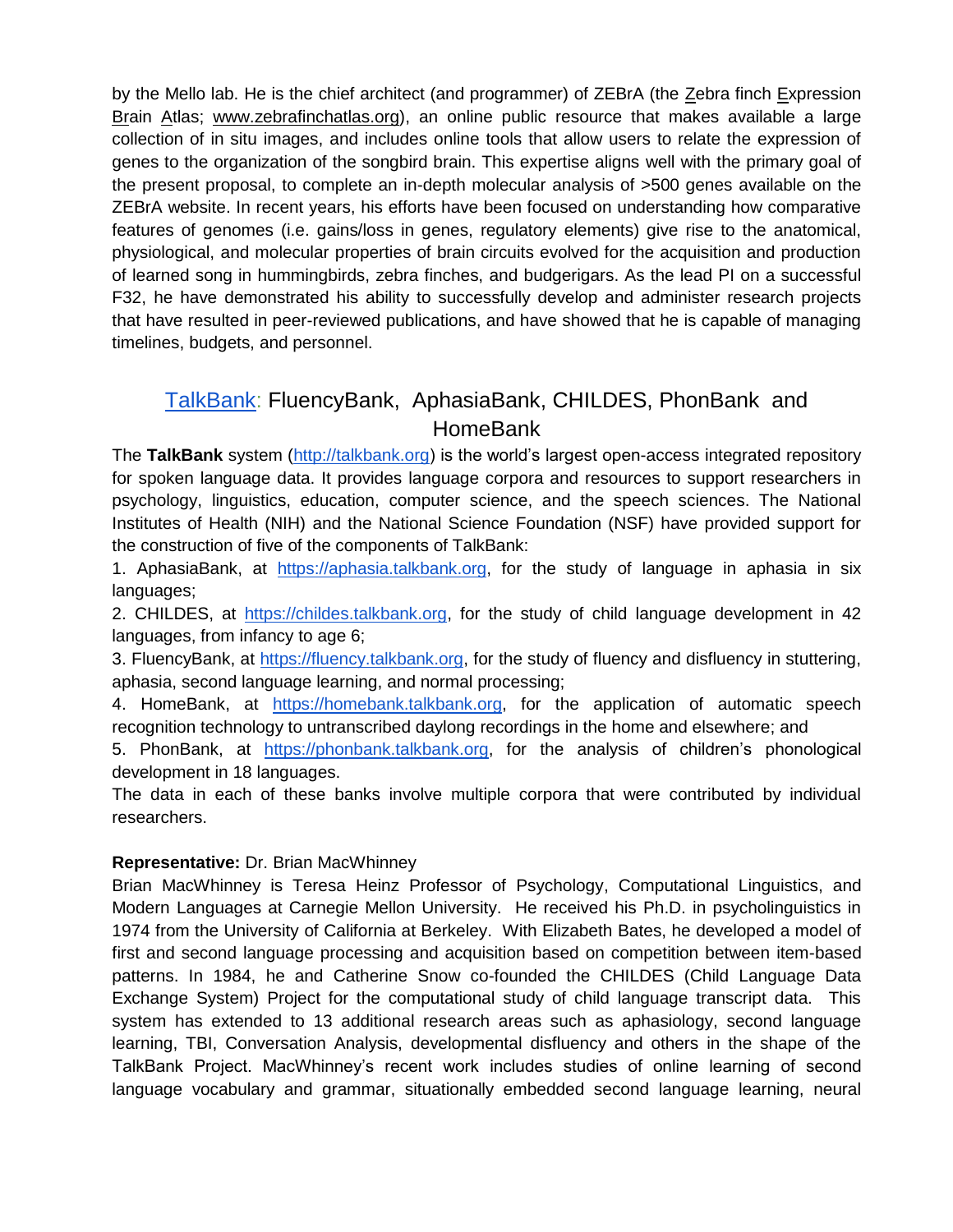network modeling of lexical development, fMRI studies of children with focal brain lesions, and ERP studies of between-language competition. He is also exploring the role of grammatical constructions in the marking of perspective shifting, the determination of linguistic forms across contrasting time frames, and the construction of mental models in scientific reasoning. Recent edited books include *The Handbook of Language Emergence* (Wiley) and *Competing Motivations in Grammar and Usage* (Oxford).

#### **[FITBIR](https://fitbir.nih.gov/)**

**The Federal Interagency Traumatic Brain Injury Research (FITBIR)** informatics system, an instantiation of the BRICS platform, was developed to share data across the entire TBI research field and to facilitate collaboration between laboratories, as well as interconnectivity with other informatics platforms. Sharing data, methodologies, and associated tools, rather than summaries or interpretations of this information, can accelerate research progress by allowing re-analysis of data, as well as re-aggregation, integration, and rigorous comparison with other data, tools, and methods. This community-wide sharing requires common data definitions and standards, as well as comprehensive and coherent informatics approaches.

#### **Representative:** Dr. Matthew McAuliffe

Dr. Matthew McAuliffe earned his Bachelor of Science in Electrical Engineering degree from the University of Detroit and PhD in Biomedical Engineering from the University of North Carolina, Chapel Hill, NC. He has been at NIH since 1998 and is currently the Chief of the Biomedical Image Research and Services Section in the Division of Computational Bioscience. He is the original author the Medical Image Processing Analysis and Visualization (MIPAV) application and actively manages the continued development of the application. Dr. McAuliffe also leads the development of the Biomedical Research Informatics Computing System, or BRICS, that supports NIH's strategic goals and enables research data to be Findable, Accessible, Interoperable, and Reusable (FAIR). His current research interests include, biomedical informatics, biomedical imaging analysis and visualization.

#### **[WormBase](https://www.wormbase.org/)**

**WormBase** [\(www.wormbase.org\)](http://www.wormbase.org/) is a free and open-source database and web site dedicated to cataloging and disseminating information about the genes, genome, and biology of the model organism nematode (roundworm) *Caenorhabditis elegans* (*C. elegans*) and related nematode species. *C. elegans* researchers across the globe rely on WormBase on a daily basis as a reference to keep them updated on new information regarding their favorite gene(s) and help them discover information about new genes of interest that emerge from their own experimental studies into health, medicine, and basic biology. Information regarding gene expression (spatio-temporal expression patterns and condition-specific gene expression), gene phenotypes, gene and gene product interactions, human disease models, biological processes, and gene product molecular function are extracted from the literature by a team of expert biocurators, deposited in structured format to our database, and made available through our web site, FTP site, and application programming interface (API) for biologists and bioinformaticians interested in nematode genetics and genomics.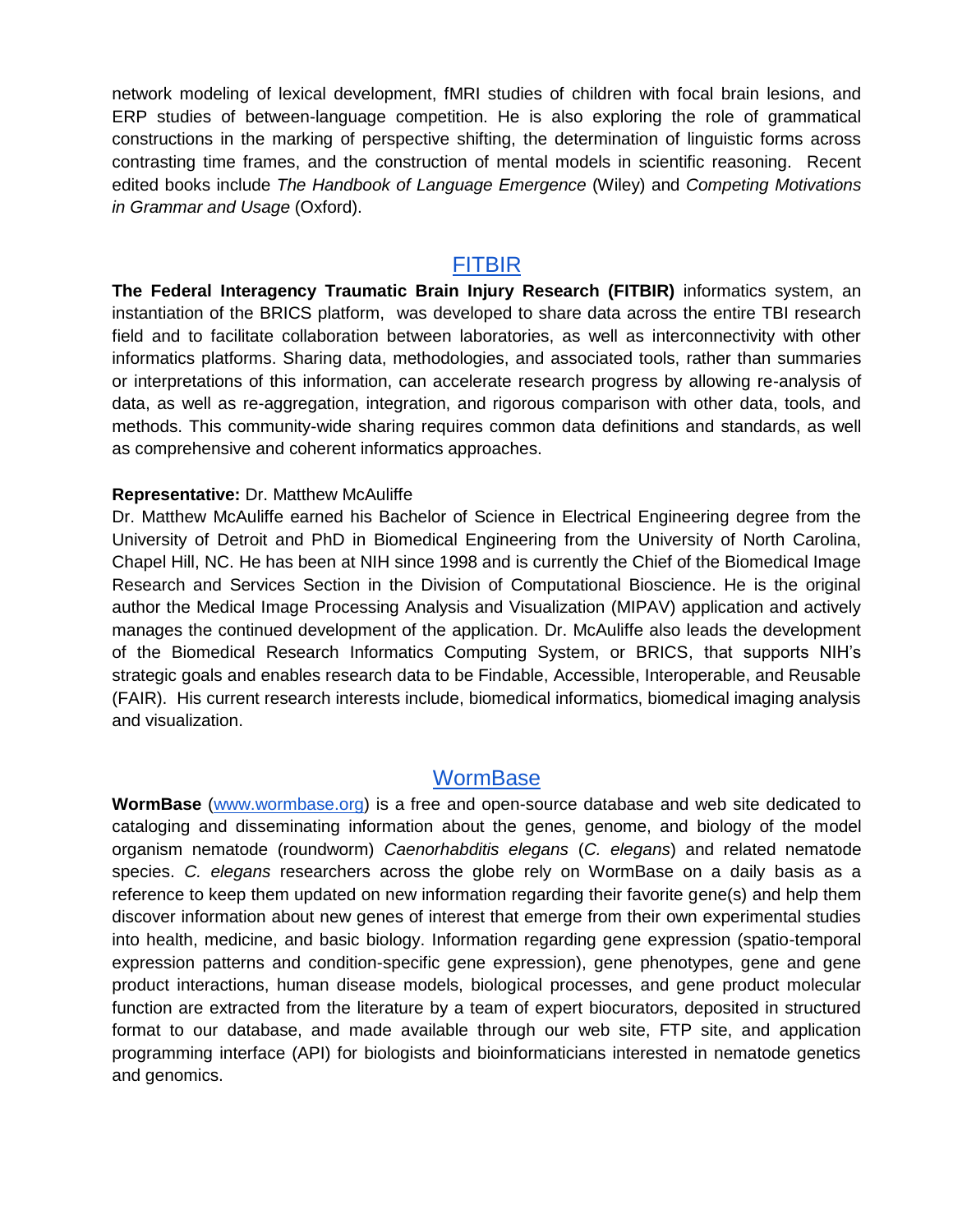#### **Representative:** Dr. Christian A. Grove

**Dr. Christian A. Grove** currently works as a biocurator for the WormBase database, a repository of genome sequences and gene annotations for the model organism nematode (roundworm), *Caenorhabditis elegans* (*C. elegans*). He curates gene phenotype and interaction annotations from the *C. elegans* research literature, maintains and develops the *C. elegans* phenotype ontology, works on ontology-based data accessibility and display, and plays an active role in data modeling and community curation pipelines for WormBase. Before WormBase, he earned a PhD studying the basic helix-loop-helix (bHLH) family of protein transcription factors in *C. elegans*, determining their protein dimerization patterns, spatio-temporal co-expression, and DNA binding specificities while working in the laboratory of Marian Walhout at UMass Medical School in Worcester, MA. He started working with *C. elegans* while studying the genetics of aging as a laboratory technician with Heidi Tissenbaum at UMass Medical School. He received his bachelor's degree (B.S.) as an interdisciplinary degree in both biology and physics at Worcester Polytechnic Institute (WPI) in Worcester, MA.

#### [UniProt](https://www.uniprot.org/)

**UniProt (Universal Protein Resource)** is a collection of databases that contain comprehensive information on protein sequences. The mission of UniProt is to provide the scientific community with a comprehensive, high-quality and freely accessible resource of protein sequence and functional information. The primary resource is the UniProt KnowledgeBase (UniProtKB), which consists of two sections: UniProtKB/Swiss-Prot containing entries reviewed and annotated from the literature by an expert biocuration team and the unreviewed UniProtKB/TrEMBL with entries annotated by automated systems including rule-based systems. Additionally, UniProt provides the non-redundant UniRef datasets which cluster all sequences at different levels of identity (100, 90 and 50%) as well as sets of Reference Proteomes that provide representative coverage of the tree of life.

UniProt is produced by an international consortium with members from the European Bioinformatics Institute (EMBL-EBI) in the UK, the Swiss Institute of Bioinformatics (SIB) in Switzerland and the Protein Information Resource (PIR) in the USA. The UniProt databases are widely used by scientists around the world and are central to the activities of other resources as a provider of annotation, nomenclature, cross-references as well as sequences. The UniProt website had over 650,000 unique visitors per month in 2018.

#### **Representative:** Dr. Peter McGarvey

Dr. Peter McGarvey has a broad background in bioinformatics, software development and molecular biology in both academic and commercial settings. Currently he is actively managing several databases and data repositories as well as initiatives to standardize procedures and formats for genomic and proteomic analysis, annotation, and interoperability. Dr. McGarvey currently serves as: Keystaff for UniProt, coordinating consortium activities in the United States; Co-PI of the CPTAC Data Coordination Center for NCI's Clinical Proteomics and Tumor Analysis Consortium; and, works on several data standards and data integration efforts for ClinGen (Clinical Genome Resource). He has published over 50 peer-reviewed articles,book chapters and patents.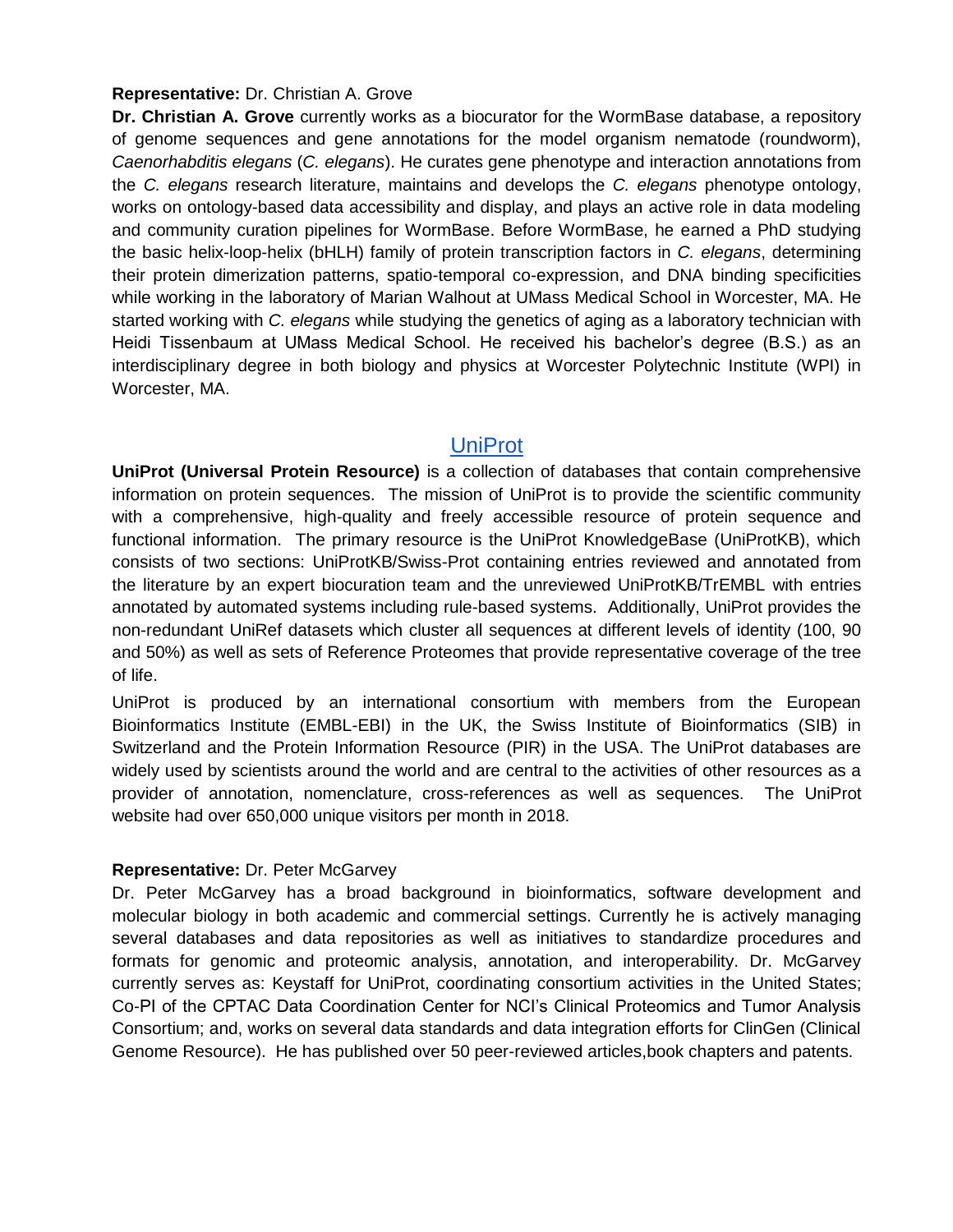#### [dbSNP](https://www.ncbi.nlm.nih.gov/snp)

The NCBI **dbSNP** (https://www.ncbi.nlm.nih.gov/snp) was created in 1998 in collaboration with the National Human Genome Research Institute (NHGRI) in response to a need for a general catalog of genome variation to address the large-scale sampling designs required by association studies, gene mapping and evolutionary biology. The primary roles of dbSNP are to process submissions, archive the data, annotate on the genome and NCBI Reference Sequences (RefSeqs), and distribute it worldwide. The database housed variation and frequency data from thousands of submitters including large scale projects including HapMap, 1000Genomes, GO-ESP, ExAC, TOPMED, and HLI to more focused studies such as locus-specific databases (LSDB) and clinical variants in ClinVar. It currently contains more than 1.8 billion Submitted SNP (ss) records and more than 650 million Reference SNP (rs). In addition, more than 580 million of these RS records have frequency data in Build 151. The data is used worldwide and rs accessions are cited in more than 48 thousand publications.

#### **Representative:** Dr. Lon Phan

Dr. Lon Phan is the Project Leader for NCBI genetic variation resources that include the Database of Short Genetic Variations, known as the Single Nucleotide Polymorphism Database (dbSNP), and the Database of Genomic Structural Variation (dbVar). He leads a team of scientific curators and developers responsible for the operation and development of the databases.

# [GEO](https://www.ncbi.nlm.nih.gov/geo/)

The NCBI **Gene Expression Omnibus** (GEO, [http://www.ncbi.nlm.nih.gov/geo/\)](http://www.ncbi.nlm.nih.gov/geo/) is an international public repository for large-scale, open-access gene expression and epigenomics datasets submitted by the research community. Data are deposited in compliance with journal and grant directives to make research data public. GEO supports archiving of raw data, processed data and metadata which are indexed, cross-linked and searchable. GEO also provides several web-based tools and strategies to assist users to query, analyze and visualize data. The community re-uses GEO data in diverse ways, including finding evidence of novel gene expression patterns, identifying disease predictors, and generally aggregating and analyzing data in ways not anticipated by the original data generators. In this way, GEO represents a foundational resource that helps catalyze basic science, facilitating data-driven discoveries and translation of research results into new knowledge and products that accelerate biological and health sciences.

#### **Representative:** Dr. Tanya Barrett

Since 2002, Dr. Tanya Barrett has worked on the NCBI Gene Expression Omnibus (GEO) database project, first as a curator, now as team leader. In that time, GEO has grown to be the largest collection of openaccess gene expression and epigenomics datasets from all branches of life, generated by microarray and next generation sequencing technologies. Her duties include: developing standard operating procedures for curation and data flow; shaping data submission requirement policies; designing new data analysis and visualization tools; writing documentation; integration with related NCBI databases; overseeing tests and troubleshooting GEO functionality; and communicating with the scientific community resolving issues relating to content, data interpretation and site navigation.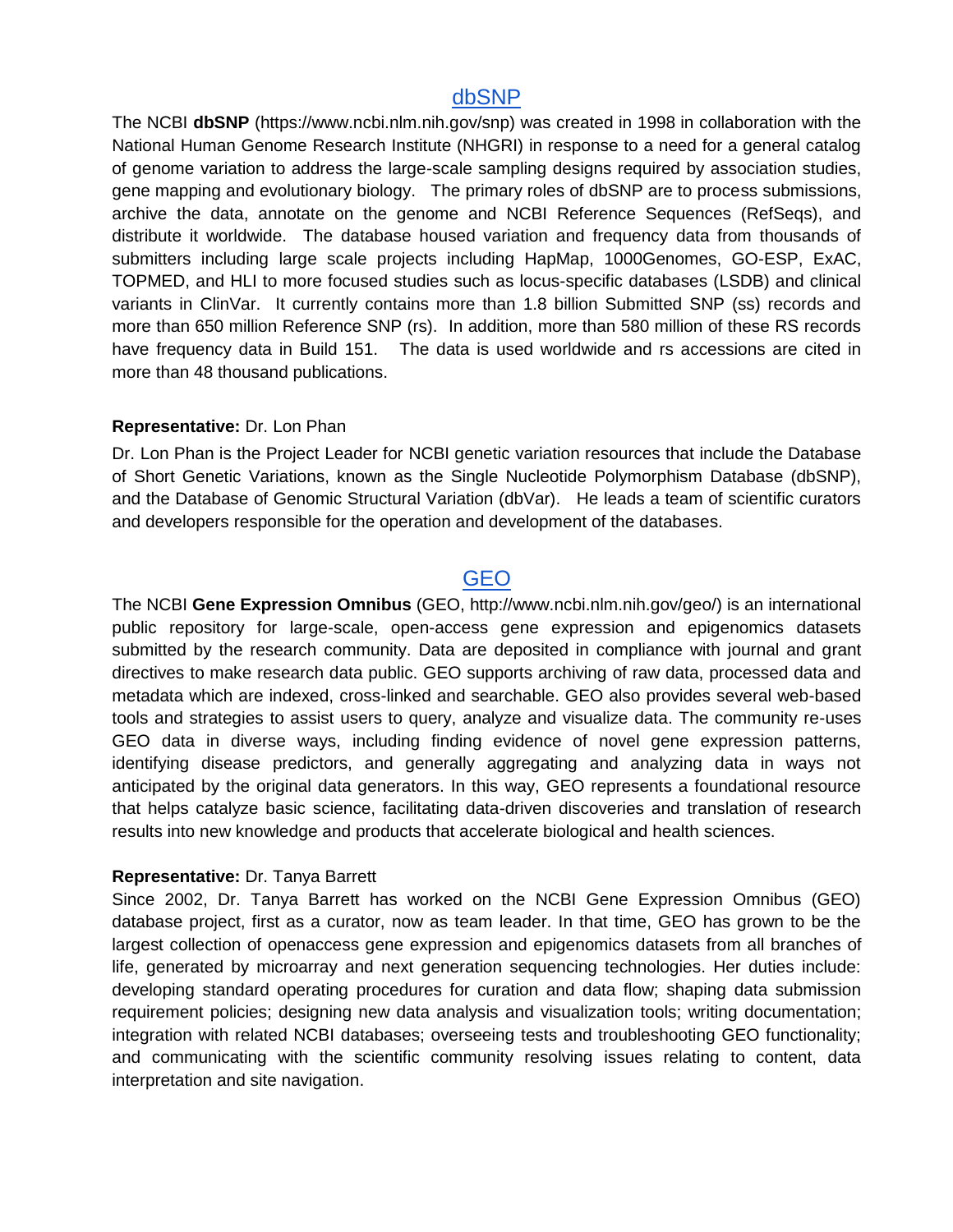# **[DASH](https://dash.nichd.nih.gov/)**

The *Eunice Kennedy Shriver* National Institute of Child Health and Human Development (NICHD) established the **Data and Specimen Hub (DASH)** in 2015 as a centralized resource to promote data and biospecimen sharing from completed NICHD funded studies and enable researchers to comply with NIH data sharing policies. By supporting data and biospecimen sharing through DASH, NICHD aims to maximize the value of existing data and biospecimens to accelerate scientific advances and improve human health. DASH was designed with a flexible architecture to accommodate the diverse data types and formats from NICHD's broad scientific portfolio in a manner that promotes FAIR data sharing principles.

#### **Representative:** Ms. Rajni Samavedam

Ms. Rajni Samavedam is a Principal/Director with Booz Allen Hamilton's Health and Life Sciences practice. She has worked with HHS and NIH for over 20 years, and specifically has executive oversight for Booz Allen's programs at NIH. As a partner to the federal govern-ment she specializes in research and data sharing programs, and the design, development and implementation of scalable scientific applications. She oversees integrated teams with skillsets ranging from clinical and basic research, portfolio analysis, data sharing policy and technology, software design and development, agile method-ology, cloud implementation, cyber, and researcher communications and management. In addition, she has experience working with other parts of HHS as well as non-governmental organizations in the areas of clinical research, scientific evaluation, and data strategy. Prior to Booz Allen, she carried out research studies both domestically and internationally; worked for state government as the State Health Planner; and stood up a non-governmental organization in India focused on women and children health and the development of health education programs. She holds a master's in public health focused on reproductive epidemiology. And she has a bachelor's in biology and chemistry.

#### **[BioLINCC](https://biolincc.nhlbi.nih.gov/home/)**

**The NHLBI Biologic Specimen and Data Repository Information Coordinating Center (BioLINCC)** was established in 2008 to develop the infrastructure needed to link the contents of two related NHLBI Repositories, facilitate access to repository resources, and streamline request processes. The Biologic Specimen Repository, funded under contract, was initially archived biospecimens from population-based blood product safety surveys in 1976 and was later expanded to biospecimens from clinical and epidemiological studies in heart, lung, and blood disorders. The Data Repository was established to store and distribute study data from NHLBIsponsored research in 2000 and managed by the Epidemiology Branch, Division of Cardiovascular Sciences.

The primary objective of the BioLINCC program is to maximize the scientific value of historical and contemporary NHLBI biospecimen and data collections by facilitating access by qualified researchers to these research resources, and to further enhance utilization by promoting awareness of these resources to the research community. BioLINCC [\(www.biolincc.nhlbi.nih.gov\)](http://www.biolincc.nhlbi.nih.gov/) makes available online data from over 140 clinical studies and biospecimens from 49 study collections linked at a vial level to the data in the Data Repository.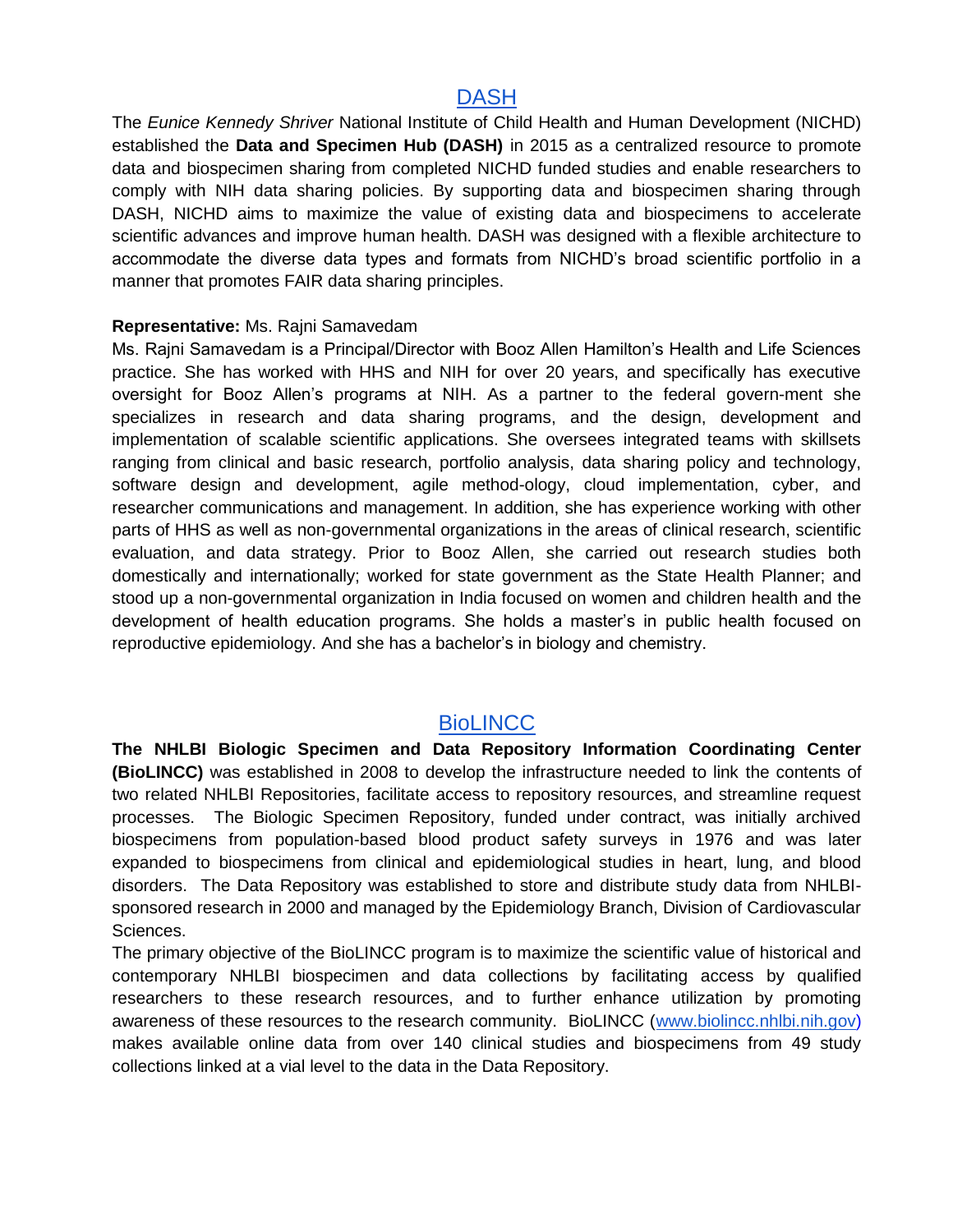#### **Representative:** Dr. Lucy Hsu

Lucy Hsu serves as a Program Official and co-lead for BioLINCC, one of the Data Repository entities at the National Heart, Lung, and Blood Institute (NHLBI), NIH. Her training is in biostatistics. She joined the NHLBI in 2011. Prior to joining the NHLBI, she had more than 20 years of work experience in the biomedical field, including advanced statistical analyses with various types of data (i.e., disease surveillance, electronic health/medical records, healthcare claims, real world data, etc.), and study designs (i.e., observational, environmental, epidemiological, pharmacoepidemiologic, and experimental studies, clinical trials, complex-design surveys, etc.).

#### **[GlyGen](http://www.glygen.org/)**

**GlyGen** is a data integration and dissemination project for carbohydrate and glycoconjugate related data. GlyGen retrieves information from multiple international data sources and integrates and harmonizes this data. This web portal allows exploring this data and performing unique searches that cannot be executed in any of the integrated databases alone.

#### **Representative:** Dr. Robel Kahsay

As an Assistant Professor of Biochemistry and Molecular Medicine and while working at DuPont's Central Research and Development as a senior computational scientist, Dr. Robel Kahsay has applied his extensive informatics experience in the management and analysis of biological data to develop various bioinformatics algorithms and robust data analysis pipelines supporting diverse research groups in the field of biological sciences research. His current research focus is on the use of innovative technologies for building analysis engines that feed on high throughput heterogeneous biological datasets to extract actionable knowledge, and making this knowledge available to the research community through advanced interfaces and automated APIs.

# [OncoMX](https://www.oncomx.org/)

**OncoMX** is a knowledgebase of unified cancer genomics data from integrated mutation, expression, literature, and biomarker databases, accessible through web portal.

#### **Representative**: Dr. Jonathon Keeney

# [eyeGENE](https://eyegene.nih.gov/)

The National Ophthalmic Disease Genotyping and Phenotyping Network (**eyeGENE®**) is a genomic medicine initiative created by the National Eye Institute (NEI), part of the National Institutes of Health (NIH), in partnership with clinics and laboratories across the vision research community. The core mission of eyeGENE® is to facilitate research into the causes and mechanisms of rare inherited eye diseases and accelerate pathways to treatments.

#### **Representative**: Dr. Kerry Goetz

Kerry Goetz, MS is a Program Manager and Data Specialist at the National Eye Institute. There she manages an international clinical study of rare, inherited eye conditions called eyeGENE. Her day to day activities at the NEI involve, not only the eyeGENE data, but several other collaborative